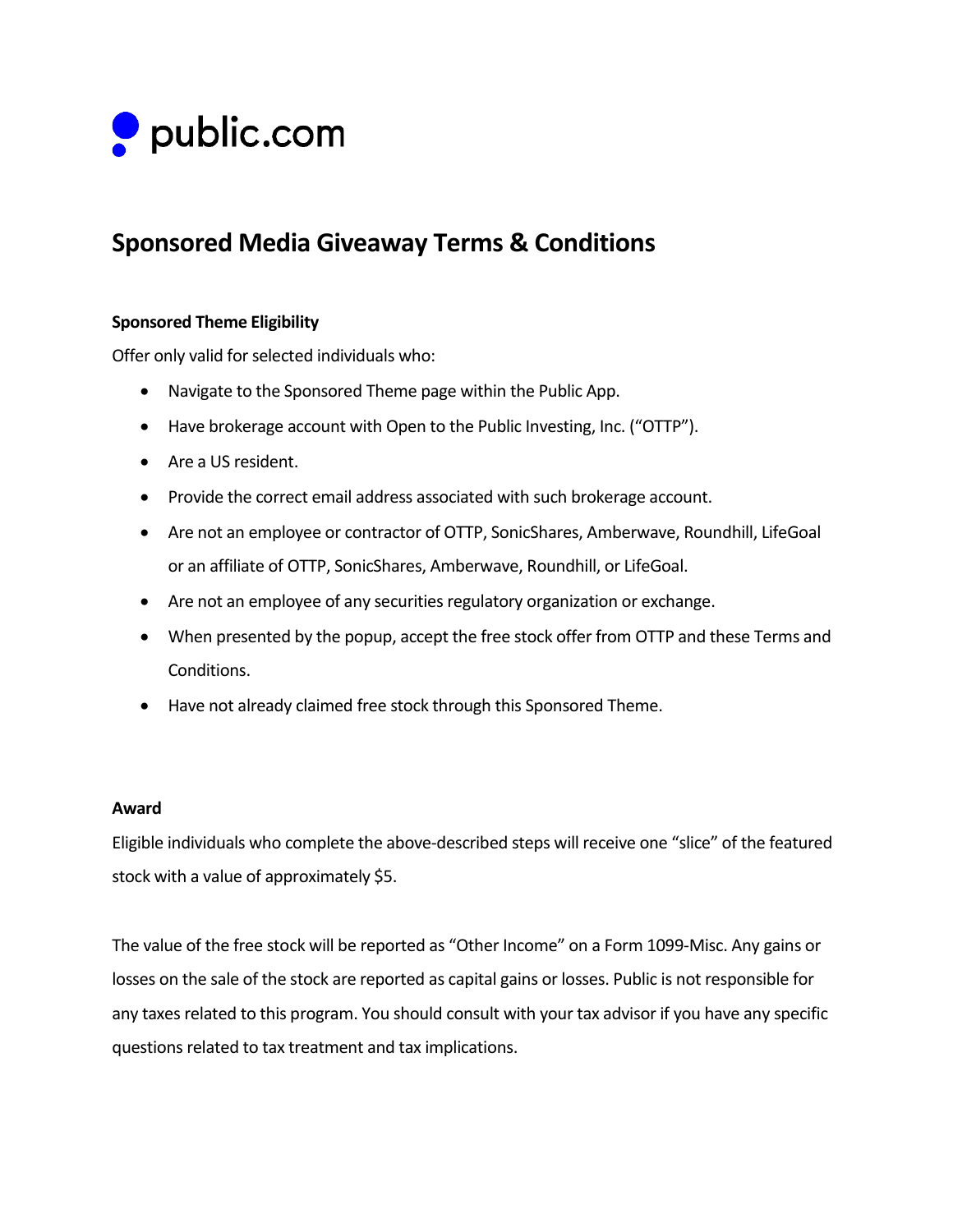Neither OTTP nor SonicShares nor Roundhill nor Amberwave nor LifeGoal is responsible for any taxes related to this cash reward program. Consult with your tax advisor about the appropriate tax treatment for this offer and any tax implications associated with receipt of a stock bonus before enrolling.

The cash value of the free stock received may not be withdrawn for 90 days after it is claimed.

You may earn up to \$500 (USD) of free stock through promotions and offers. Once you have received \$500 (USD) of free stock, you may no longer be eligible to participate in any reward programs.

#### **Not an Investment Recommendation or Solicitation**

By accepting these Terms and Conditions, you agree and acknowledge that this giveaway is not an investment recommendation for the ETF that is being distributed, the issuer of that ETF, or any other security. You should not buy or sell anything included in a Public Theme without first determining it is appropriate for your portfolio or investment strategy.

Neither receipt of a share of stock through this program nor identification of a particular security in communications related to this program constitutes a solicitation of the security or a recommendation to buy, sell, or hold the security. Neither OTTP nor the issuer of the distributed ETF provides investment advice and does not hereby recommend any security or transaction.

All investments involve risk and past performance of a security or financial product does not guarantee future results or returns.

### **Other Terms and Conditions**

You may not publicly advertise the purchase or sale of any free stocks. Any accounts found to be in violation of this condition may be terminated.